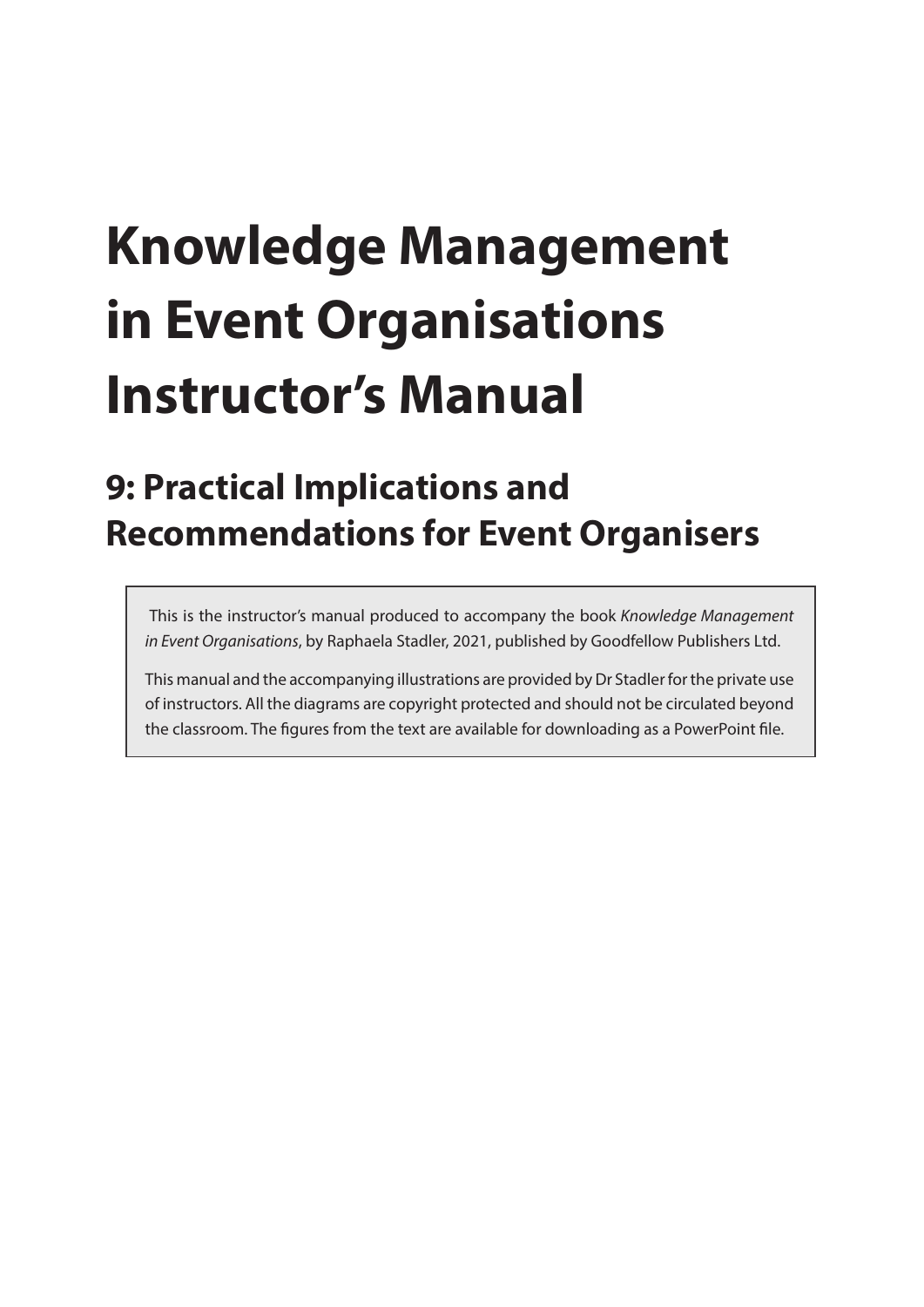# **Chapter 9: Practical Implications and Recommendations for Event Organisers**

## **Lecture 12**

### **Learning objectives**

- $\square$  Explore recommendations for event managers to implement effective knowledge management strategies within their organisations
- $\Box$  Understand appropriate knowledge management activities and practices for each stage of the event management process (pre/during/post event)

#### **Introduction**

This final lecture brings everything discussed in the book together and provides a framework and recommendations for event organisers in order to manage knowledge more effectively and more efficiently. It is helpful for students to remind them of the 'pulsating' nature of events which requires event managers to think about different knowledge management activities and practices during the different stages of the event (pre, during, post event). The knowledge management activities will be slightly different for each stage, but they also overlap and are interlinked. They do not necessarily start and stop at a certain time, but rather, for example, the ones implemented pre-event can then be reinforced during the event and maybe even used post-event to wrap things up. By bringing them all together, the organisation can learn over time and avoid the issue of reinventing the wheel each event season. Figure 9.1 provides an overview of the different stages and knowledge management activities/practices recommended for each stage.

Specific examples for each of the 3 stages can then be discussed with students. These should be brought together from previous lectures and other examples from the book. Students should also be encouraged to refer back to the case studies presented in the book for some practical examples here.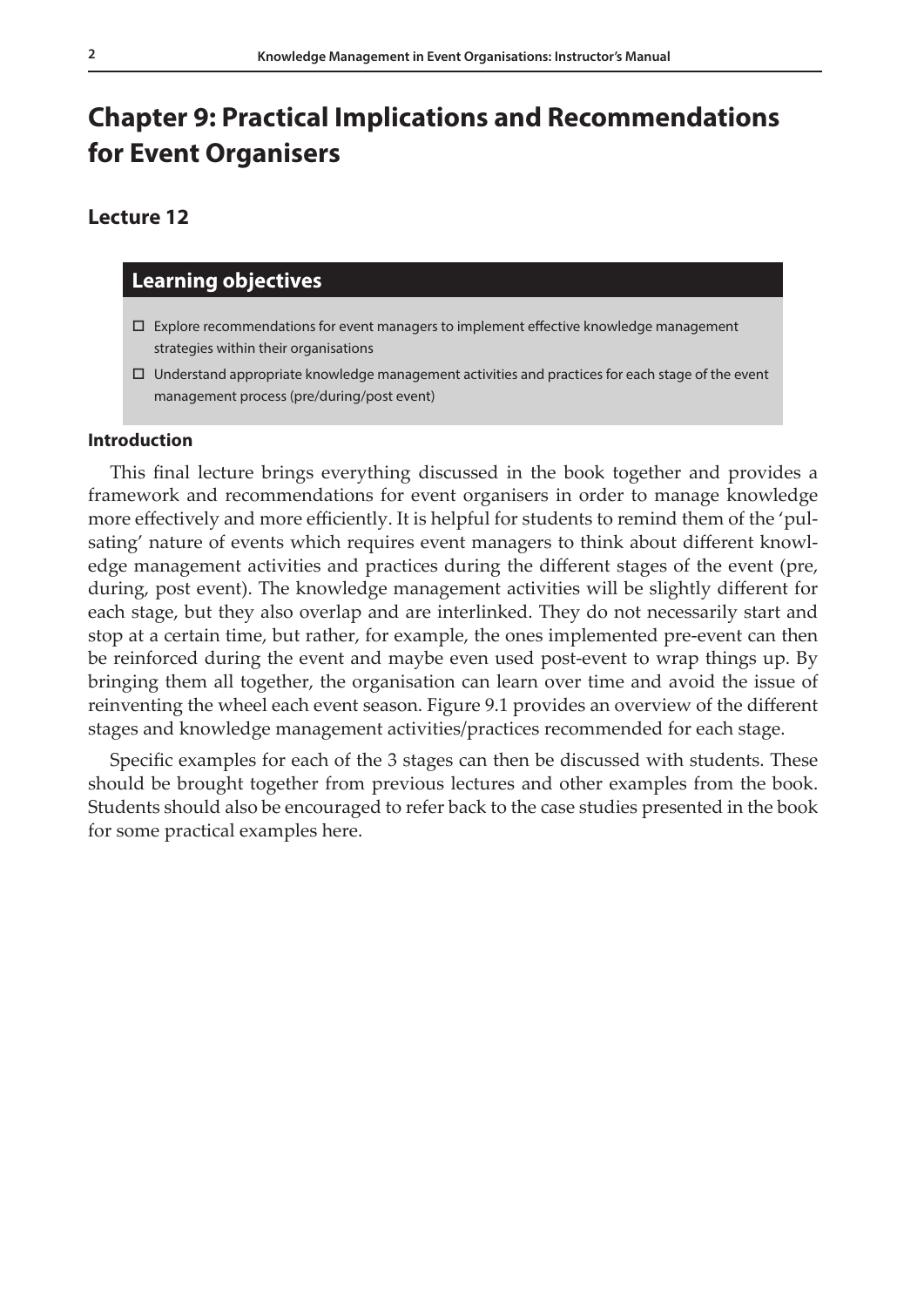**1: Introduction, Concepts and Definitions 173**



**Figure 9.1:** Knowledge management recommendations for event managers

#### **Pre-event knowledge management activities and practices**

Some specific ideas for effective knowledge management at the pre-event stage include:

*Create an organisational identity and a knowledge culture through, for example:*

- Create and reinforce an organisational vision, mission and identity, which help staff members identify themselves with the organisation (*I am a member of this organisation and it is important to me*);
- Create an organisational culture (beliefs, behaviours and values; *this is who we are and this is the way things are done in our organisation*);
- Create a knowledge-friendly organisational climate (*the way we interact and work with each other*).

*Create an organisational structure that enhances knowledge management, such as:*

- Flat structure, emphasise teamwork and collaboration
- Interdisciplinary pods and/or communities-of-practice
- Identify and assign specific knowledge management roles and responsibilities (e.g. knowledge brokers)

*Build on what already works well in the organisation:*

- Use the Appreciative Sharing of Knowledge approach
- Share stories of success

*Allocate enough resources for knowledge management initiatives*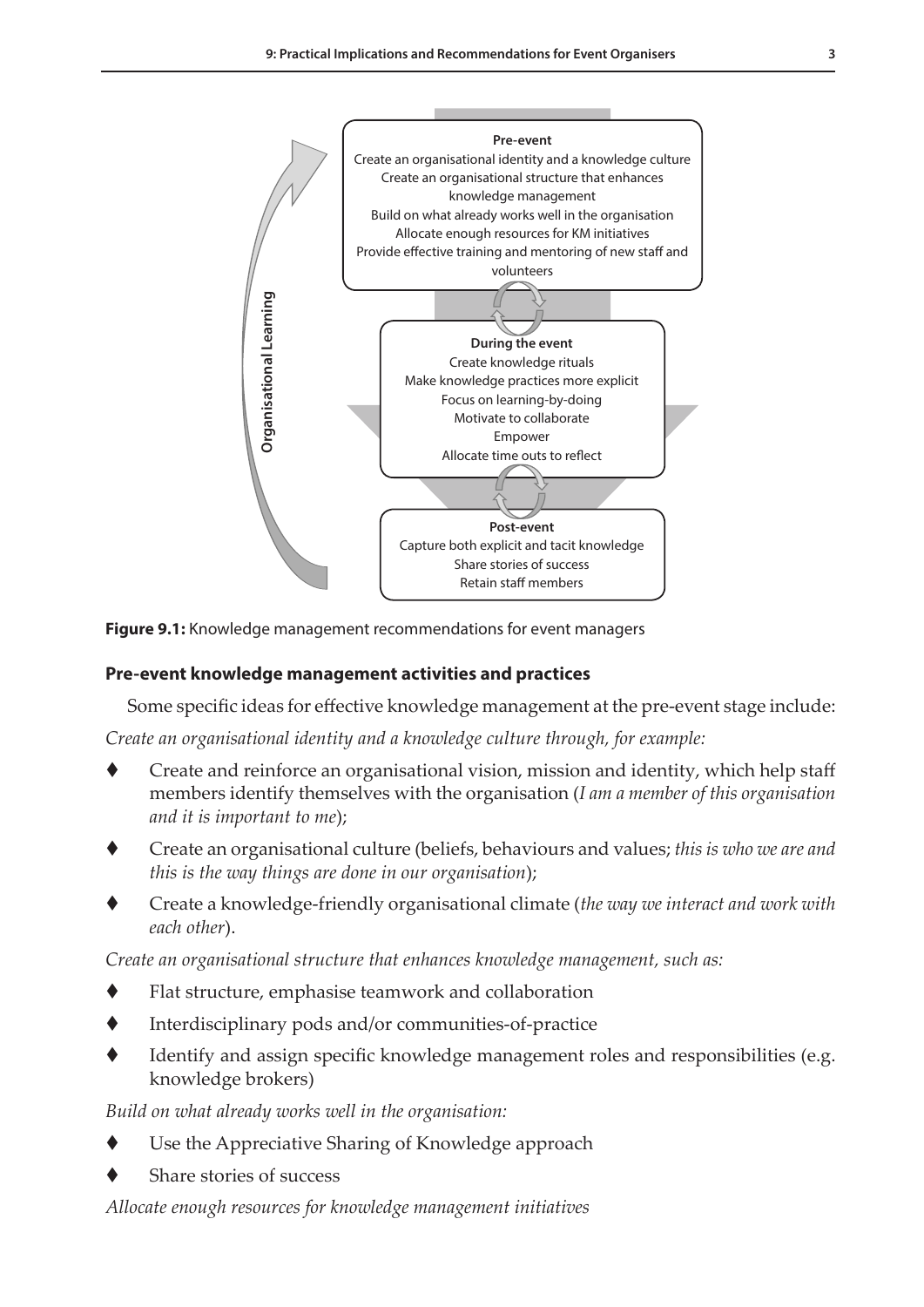*Provide effective training and mentoring of new staff and volunteers, through e.g.:*

- Align knowledge management and HR management
- Engage new staff and volunteers early on in the process, identify their strengths, skills, and capabilities, as well as their needs and wants
- Have a few 'old-timers' available to mentor and teach new staff/volunteers
- Make effective use of induction kits, good leadership and supervisory support, and clear communication.

A brief discussion or brainstorming session with students at this point is a good idea to reinforce the importance of these different knowledge management activities and practices and how they can be taken forward into the next two stages of the event. It is also important to reinforce the event specific challenges that come with this, as highlighted in Chapter 2.

# **Knowledge management activities and practices during the event**

During the event, the emphasis of effective knowledge management shifts slightly and includes more specific knowledge 'practices', such as:

# *Create knowledge rituals (both formal and informal)*

- Schedule formal rituals, such as meetings (team meetings, full staff meetings); and
- Allow time for informal rituals and ritual-like activities (e.g. informal catch-ups over lunch or coffee)

# *Make knowledge practices more explicit*

- Make staff members aware of the relational and practice-based understanding of knowledge management, where knowledge is produced, enacted, embodied and shared
- To understand 'how' things are done, and to acquire the relevant know-how

# *Focus on learning-by-doing*

- For staff members to immerse themselves in the knowledge practice;
- To enhance their social interaction with others (e.g. with a mentor)

# *Motivate to collaborate*

- Intrinsic and extrinsic motivation
- **The Praise and highlight positive examples of teamwork**
- Lead by example
- Reward staff members and volunteers for effectively engaging in knowledge practices (e.g. share success stories during meetings, mention them in newsletters)

# *Empower*

- Use power in a positive way, not power 'over' others
- Give staff members autonomy, which creates a sense of commitment and ownership and responsibility over decisions made

*Allocate 'time outs' to sit back and reflect on knowledge management activities, processes and practices*